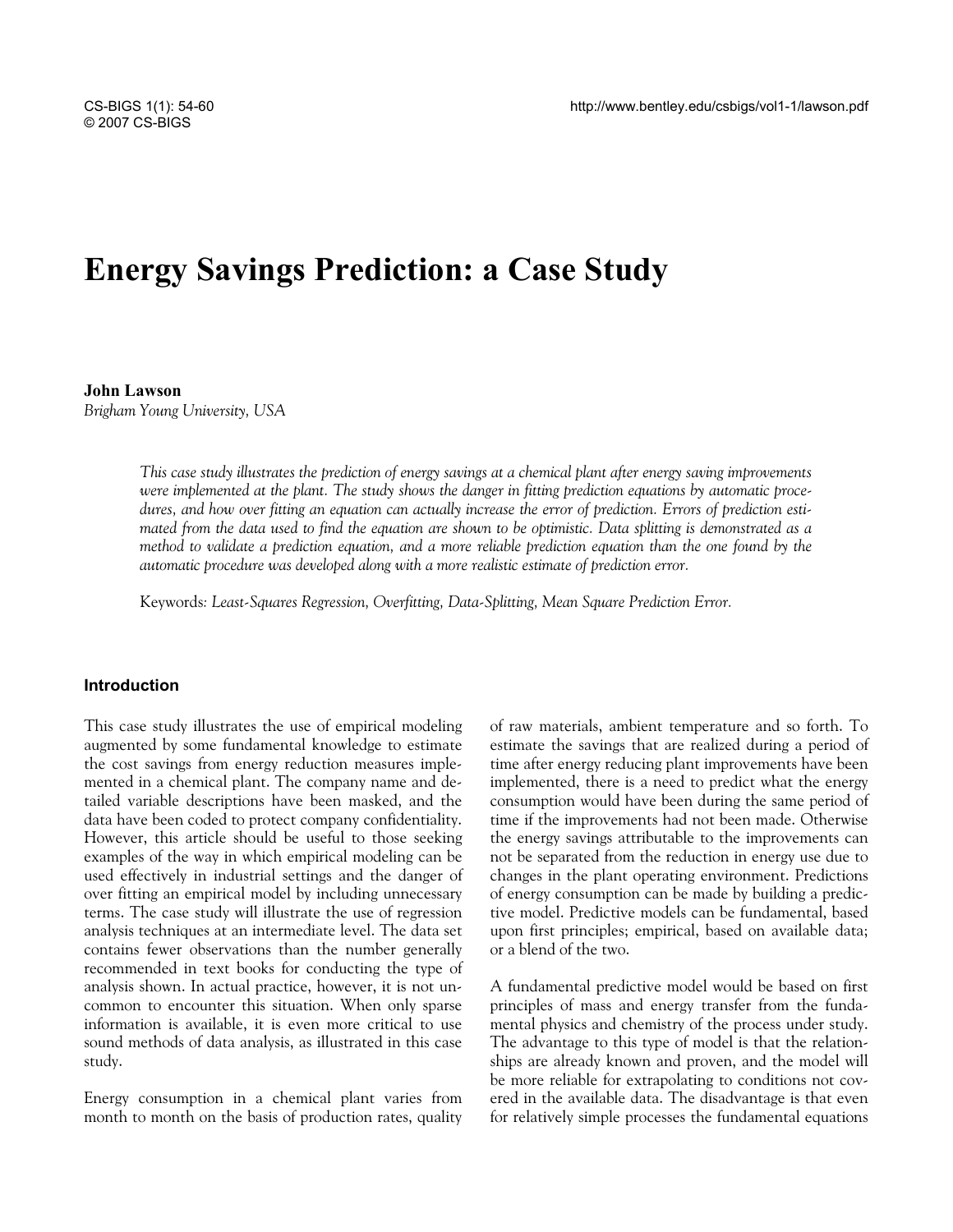that describe the system may be unmanageably complex.

An empirical predictive model is based on fitting equations to observed data using statistical principles such as the method of least squares. The models developed in this way are much simpler and easier to work with, but the disadvantage is that the accuracy of the predictive model depends upon the quality of the data available. Correlation among input variables can lead to fitted relationships that contradict fundamental principles, and the empirical models may only be useful for prediction within the range of conditions represented in the data.

By blending ideas from fundamental knowledge empirically fit models can be improved. It may be possible to determine from fundamental knowledge the form of the empirical relationship between an input and output variable (i.e., positive, negative, linear or curvilinear). Also, when fitted relationships between input and output variables in an empirical model contradict fundamental knowledge, they should be dropped from the model, regardless of their statistical significance.

# **Objective and Description of the Data**

A company was contracted to make energy reducing improvements at a chemical plant that produced two products. Billing for the work was to be based on a percentage of the resulting energy savings. The objective of the current study was to develop a prediction model for energy consumption that could be used to estimate the energy savings.

The first 12 months of data in Table 1 are the data that were available to develop an empirical prediction model. The last seven months of data in this same table were collected after the energy savings improvements had been implemented in the plant. Only 12 months of data were available, because the plant (as currently constituted) startup was only 12 months before the energy savings improvements began. In order to align the variables shown in Table 1, data had to be aggregated by month and no finer breakdown (i.e., weekly data) was possible. The dependent variable in Table 1 was the monthly energy consumed (coded units) in the plant, and potential predictor variables were:  $X_1$  = ambient temperature expressed in degree days (again coded),  $X_2$  = amount of recycled steam (in coded units) used in the plant,  $X_3$  = down time on product 1 line (when no energy was consumed),  $X_4$  = amount of product 1 produced in the month,  $X_5$  amount of product 2 produced in the month. From basic fundamental knowledge it was known that higher values for  $X_1$ ,  $X_4$  and  $X_5$  should increase energy consumption, and higher values of  $X_2$  and  $X_3$  should reduce energy consumption. Whether the relationships were linear or curvilinear would require more detailed consideration of the physics and chemistry of the process and was not done in this case.

The goal was to develop a prediction model from data in

| Month | <b>Energy Consumed</b> | $X_{1}$ | $\chi$ , | $X_{3}$ | $X_4$  | $X_5$  |               |
|-------|------------------------|---------|----------|---------|--------|--------|---------------|
|       | 12432                  | 233.5   | 314.82   | 860     | 170.45 | 140.67 |               |
|       | 12322.8                | 260.75  | 260.57   | 960     | 252.49 | 123.94 |               |
|       | 14340.6                | 339.25  | 125.15   | 1000    | 201.31 | 112.62 |               |
|       | 8176.7                 | 285     | 122.27   | 980     | 238.79 | 23.46  |               |
|       | 12937.2                | 195.5   | 100.82   | 1000    | 227.79 | 120.06 |               |
| 6     | 12641.9                | 125.25  | 62.16    | 960     | 119.8  | 137.31 |               |
|       | 14262.7                | 71      | 17.6     | 970     | 121.03 | 151.04 | Base          |
| 8     | 10325.1                | 28      | 201.2    | 120     | 104.78 | 109.86 | period        |
| 9     | 12028.3                | 1.25    | 211.85   | 940     | 189.86 | 144.69 |               |
| 10    | 10703.3                | 15.25   | 141.78   | 940     | 124.02 | 152.25 |               |
| 11    | 13053                  | 59      | 153.92   | 850     | 144.09 | 147.55 |               |
| 12    | 14444.2                | 120.5   | 63.08    | 760     | 180.62 | 148.07 |               |
| 13    | 15230.8                | 238     | 167.16   | 930     | 184.75 | 157.71 |               |
| 14    | 14506.3                | 252.5   | 110.79   | 940     | 189.1  | 154.44 | Period after  |
| 15    | 13751.1                | 288.25  | 5.28     | 950     | 215.25 | 134.34 | energy-saving |
| 16    | 13516.7                | 311.25  | 105.92   | 930     | 158.8  | 163.32 | improvements  |
| 17    | 10636.6                | 281.75  | 75.2     | 630     | 109.14 | 149.87 | were made     |
| 18    | 11161.4                | 190     | 168.72   | 850     | 137.99 | 149.87 |               |
| 19    | 10896.6                | 124.5   | 96.27    | 960     | 206.02 | 158.04 |               |

**Table 1.** Data for Energy Prediction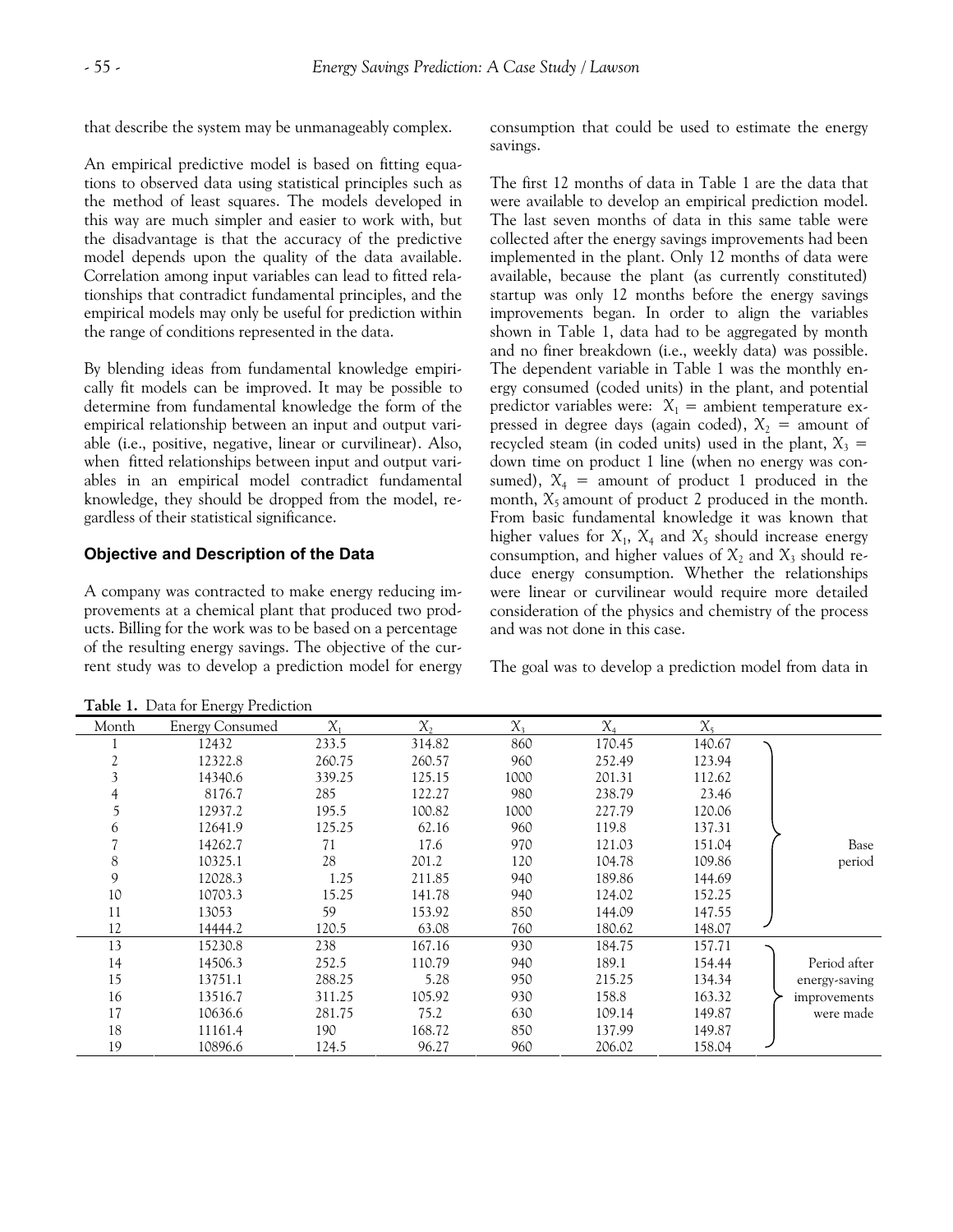the base period, and use that model to estimate what the energy consumption would have been in the period after energy saving improvements were made, if the energy saving improvements had not been made.

A general rule to follow, when attempting to fit a prediction model by regression from an exploratory study such as this, is that there should be 5 to 10 observations for every variable in the pool of candidates, see [Kutner, Nachtsheim and Neter (2004) p. 346, and Nair et. al. (1995) p.105]. In this study there were 7 variables but only 12 observations, far fewer than generally recommended. However this case is still useful to illustrate the way a prediction equation should be developed if more data were available, and to illustrate that sometimes in practice predictions must be made to form the basis for action, even when the information is considered to be inadequate.

#### **Empirical Model Developed by Contract Company**

The initial attempt to develop a prediction model was made by the engineers from the company that was contracted to make the energy saving improvements. They sought to develop a simple linear prediction model of the form

$$
y_i = \beta_0 + \sum_{i=1}^{5} \beta_i X_i \,. \tag{1}
$$

The  $\beta$  coefficients, determined from the data in the base period, were found by maximizing

$$
R^{2} = \left(\sum_{i} (y_{i} - \overline{y})^{2} - \sum_{i} (y_{i} - \hat{y}_{i})^{2}\right) / \sum_{i} (y_{i} - \overline{y})^{2} \quad (2)
$$

with respect to choice of  $\hat{\beta}_0$  ,  $\hat{\beta}_1$  ,  $\hat{\beta}_2$  ,  $\hat{\beta}_3$  ,  $\hat{\beta}_4$  ,  $\hat{\beta}_5$  using a numerical optimization procedure. Here  $\bar{y} = \sum_{i=1}^{12} y_i / 12$ ,

and  $\hat{y} = \hat{\beta}_0 + \sum_{i=1}^5 \hat{\beta}_i X_i$ . This is equivalent to the method  $\hat{y} = \hat{\beta}_0 + \sum_{i=1}^{5} \hat{\beta}_i X_i$ 

of least squares since  $SST = \sum_{i} (y_i - \overline{y})^2$  is constant. The

resulting prediction equation was:

$$
\hat{y} = 4592.706 + 10.722X_1 - 10.918X_2 - 2.145X_3
$$
  
+ 10.503X<sub>4</sub> + 62.009X<sub>5</sub>

and the maximized value of *R*<sup>2</sup> was 0.9012. Figure 1 shows a graph of the actual (points) and predicted values (connected by lines) from this equation in the base period.

The engineering group at the contract company felt that they had a good prediction model due to the fact that the proportion of variation explained by the prediction equation  $(R^2)$  was greater than 0.90, the coefficients matched



**Figure 1.** Graph of Actual (o) and Predicted Values (---) in the Base Period

what would be expected from the basic fundamental knowledge, and the fact that the predictions, shown in Figure 1, seemed to follow the trend of the energy consumption data over time. Table 2 shows the actual energy consumption and predictions from the model for the seven months after energy improvements had been implemented. The difference of actual and predicted is the estimated energy savings resulting from the improvements, and the cumulative total is the savings predicted for the entire 7 month period. The average absolute error in prediction for data in the base period divided by the average energy consumption in the base period was 3.56%. This was reported as the measure of how accurately they believed they could predict energy consumption in future months.

**Table 2:** Actual Energy Consumption and Predictions from the 5 Variable Model in the Period after Energy Savings were Implemented

| Month     | Actual   | Predicted | <b>Predicted Savings</b>                                      |  |
|-----------|----------|-----------|---------------------------------------------------------------|--|
| 13        | 15,230.8 | 15,044.5  | $-186.3$                                                      |  |
| 14        | 14,506.3 | 15,636.9  | 1130.6                                                        |  |
| 15        | 13,751.1 | 16,179.0  | 2427.9                                                        |  |
| 16        | 13,516.7 | 16,573.9  | 3057.2                                                        |  |
| 17        | 10,636.6 | 15,880.9  | 5244.3                                                        |  |
| 18        | 11,161.4 | 13,707.2  | 2545.8                                                        |  |
| 19        | 10.896.6 | 14,781.0  | 3884.4                                                        |  |
|           |          |           | Cumulative energy savings predicted for $7$ -month period $=$ |  |
| 18.108.8. |          |           |                                                               |  |

However, there is always danger in fitting an empirical prediction model using an automatic procedure such as the numerical optimization procedure. Problems with the data such as: extraordinary data points, non-linearity in the relationship between energy consumption and one or more predictor variables [Henderson and Velleman (1981)], multicollinearity between predictor variables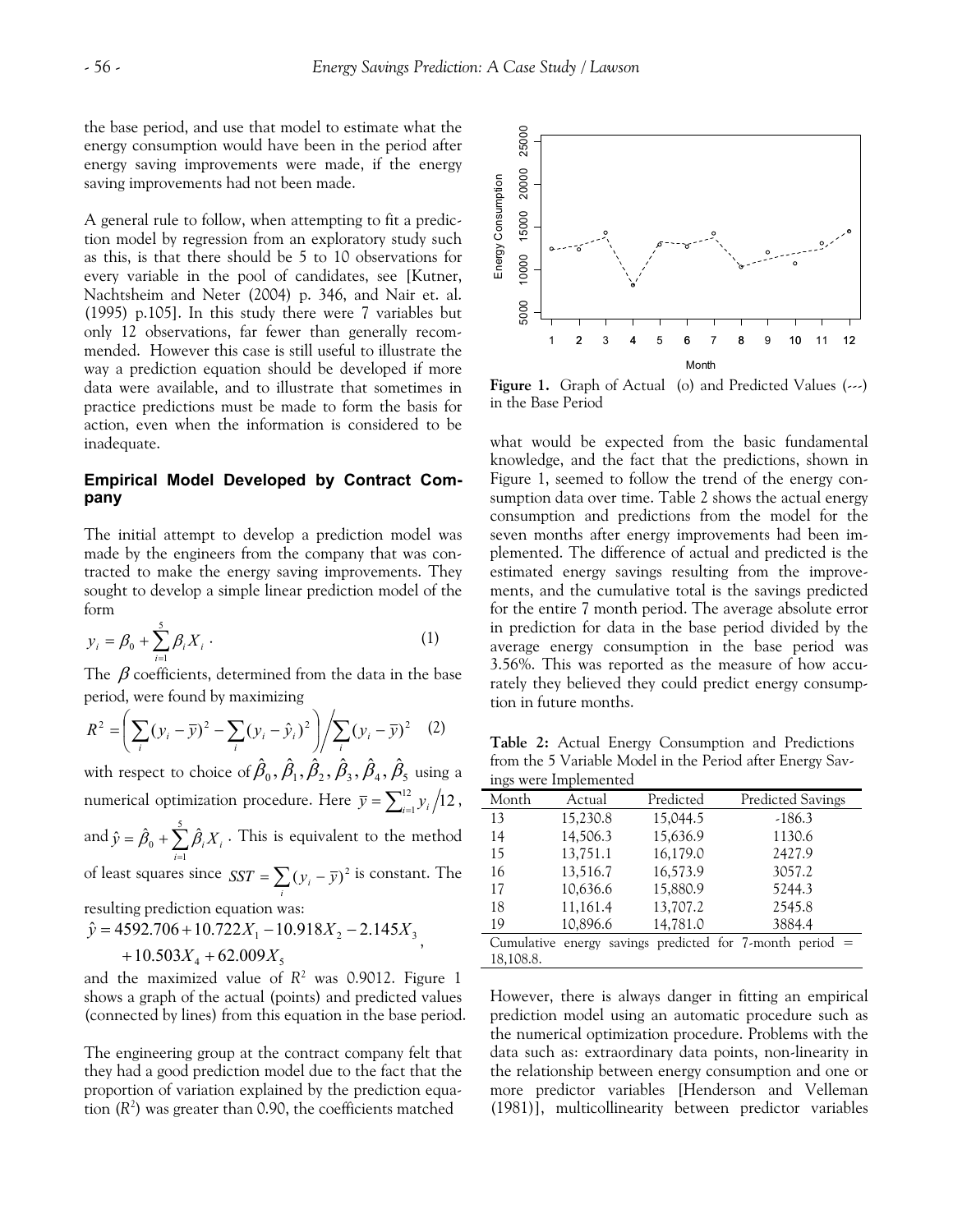[Faraway (2004)], serial correlation of the response [Kutner, Nachtsheim and Neter (2004)], energy consumption over time, can seriously reduce the value of a prediction model fit by the method of least squares. These problems can be avoided by integrating graphical methods with the model fitting in order to expose outliers and diagnose other problems in the data. Also, without testing the statistical significance of model coefficients, there is a danger of over fitting the model, or including terms which are not significant. This over fitting can actually increase the prediction error [Kutner, Nachtsheim and Neter (2004)]. By determining the error of prediction from the data that were used to fit the prediction model, as described above, the error will be underestimated and overly optimistic. The next section describes measures taken to find an improved prediction equation for the data, and a more realistic estimate of the error of prediction.

### **Fitting an Improved Model**

Extraordinary data points or outliers can cause serious bias in regression coefficients determined by the method of least squares. By examination of the distribution of the response the independent variables and the residuals (or differences in actual response values and predictions from the model), the outliers can usually be detected. Using the first 12 lines of data in Table 1, no outliers were discovered that had a large effect on the model coefficients. This could have been due to the fact that each line of data represented an aggregate or monthly total, which smoothed out high frequency variation.

Non-linearity of the relationship between the response and predictor variables can be examined through partial residual plots [Faraway (2005)]. Partial residual plots for variables  $X_1$  through  $X_5$  revealed strictly linear relationships confirming the form of the simple equation (1) as appropriate for the prediction equation.

The variance inflation factors (VIF) were calculated [Faraway (2005)] to determine if there was a problem with multicollinearity among the predictor variables. The VIF coefficients ranged from 1.4 to 2.92. Usually a VIF coefficient greater than 10 indicates there is a problem with collinearity of the predictors.

A test for serial correlation in the data was made using the Durbin-Watson statistic [Kutner, Nachtsheim and Netter (2004)]. It was insignificant, indicating the data are essentially independent from month to month. Again this is probably due to the monthly aggregation.

Normality of the errors of prediction was checked using a normal probability plot and the Wilk-Shapiro (1965) test statistic. Based on these, the normality assumption appeared justified. However, the purported 3.56% error in prediction was suspect due to the fact that the statistical significance of the coefficients in the prediction equation had not been checked and the estimate of prediction error was made with the same data used to fit the equation.

Table 3 shows a summary of the prediction model fit to the data using the lm function in the statistical package R. The coefficients are the same as those obtained with the numerical solver, but in addition to finding the coefficients the lm function in R produces t-statistics to test their statistical significance. The coefficients for  $X_3$  and *X*4 are not marked by an asterisk indicating that these two coefficients are not statistically significantly different than zero at the 0.05 significance level. Even though the sign  $\left( \cdot, + \right)$  on these two coefficients agrees with the basic fundamental knowledge, it would be better to exclude them from the model to improve the accuracy of the prediction equation.

**Table 3.** Summary of lm fit in statistical package R

| $\tilde{}$                                              |  |  |  |  |  |  |  |
|---------------------------------------------------------|--|--|--|--|--|--|--|
| Call:                                                   |  |  |  |  |  |  |  |
| $lm(formula =$                                          |  |  |  |  |  |  |  |
| EnergyC ~ X1 + X2 + X3 + X4 + X5, data = base)          |  |  |  |  |  |  |  |
|                                                         |  |  |  |  |  |  |  |
| Residuals:                                              |  |  |  |  |  |  |  |
| Min 10 Median 30 Max                                    |  |  |  |  |  |  |  |
| $-1232.1$ $-332.2$ $-12.0$ 529.1 785.3                  |  |  |  |  |  |  |  |
| Coefficients:                                           |  |  |  |  |  |  |  |
| Estimate Std. Error t value $Pr(> t )$                  |  |  |  |  |  |  |  |
| (Intercept) 4592.706  1655.711  2.774  0.032258 *       |  |  |  |  |  |  |  |
| 10.722 3.169 3.383 0.014795 *<br>X1                     |  |  |  |  |  |  |  |
|                                                         |  |  |  |  |  |  |  |
| X2 -10.918 3.226 -3.385 0.014773 *                      |  |  |  |  |  |  |  |
| X3 -2.145 1.351 -1.588 0.163475                         |  |  |  |  |  |  |  |
| X4 10.503 7.960 1.319 0.235119                          |  |  |  |  |  |  |  |
| X5 62.009 9.219 6.726 0.000525 ***                      |  |  |  |  |  |  |  |
|                                                         |  |  |  |  |  |  |  |
| Signif. codes: 0 '***' 0.001 '**' 0.01                  |  |  |  |  |  |  |  |
| $'$ *' 0.05 '.' 0.1 ' '1                                |  |  |  |  |  |  |  |
|                                                         |  |  |  |  |  |  |  |
| Residual standard error: 783.1 on 6 degrees of freedom  |  |  |  |  |  |  |  |
| Multiple R-Squared: 0.9012,                             |  |  |  |  |  |  |  |
| Adjusted R-squared: 0.8189                              |  |  |  |  |  |  |  |
| F-statistic: $10.95$ on 5 and 6 DF, p-value: $0.005637$ |  |  |  |  |  |  |  |

The best means of validating a prediction equation, and estimating the error in prediction, is to test the equation on newly collected data. That was impossible for the present study, since data from the plant after the 12 month base period would not be representative of the way the plant was operated in the base period. An alternative is to split the data at hand. When data are collected over time it is often useful to split the data at some point in time and use the earlier data to fit the model and the later data to validate the model [Kutner, Nachtsheim and Neter(2004)]. For this reason the data in the base period were split into a training sample and a validation sample as shown in Table 4.

If more data were available in this study, another approach to validation would be to actually repeat the model building process using each half of the data to see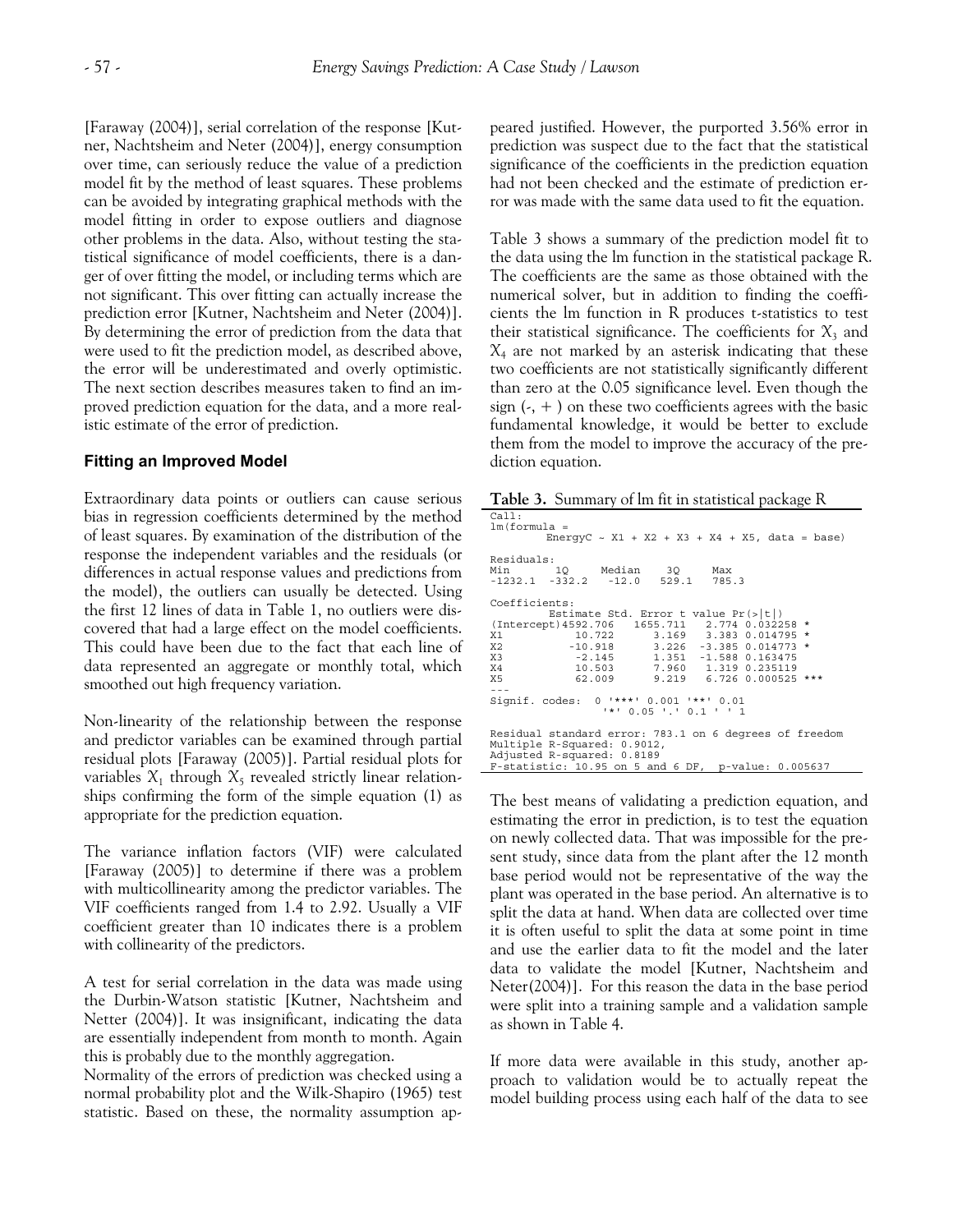if the same subset of variables with similar coefficients were identified in both.

### **Comparison of the two Models**

Table 5 shows a comparison of the model coefficients determined from the entire base period and from the training set only. Even though all coefficients have the same sign they would be predicted to have from the basic fundamental knowledge, it can be seen that the coefficients from the five variable model (especially the coefficient for *X*3) change quite a bit when data from only the training set are used, while the coefficients in the three variable model are relatively consistent. This is another indication that  $X_3$  is unnecessary in the model.

Next the equations were compared with respect to their predictive ability. The five variable model and the three variable model were fit to the data in the training set, and then these two models were used to predict the data in the validation set. The box-plots in Figure 2 show a comparison of the errors in prediction (actual values – predicted values) in the validation set from the two models fit with the data in the training set. Here we can see that there is much more variability in the errors of prediction for the five variable model, thus verifying the danger warned of above. This can be quantified using the mean squared prediction error.



**Figure 2.** Box Plots of Actual – Predicted for Validation Set

The mean squared prediction error *MSPR* given by  $MSPR = \sum_{i=1}^{n^*} (y_i - \hat{y}_i)^2 / n^*$  is a useful measure for validating the prediction model with *n*\* additional data points, and  $CV = 100 \times \sqrt{MSPR/\bar{y}}$  is a useful measure for quantifying the percent prediction error [Kutner, Nachtsheim and Netter(2004)]. The *CV* for the 5 variable model fit to the data in the training set and used to

| Month | <b>Energy Consumed</b> | $\chi_{\scriptscriptstyle{1}}$ | $X_{2}$ | $X_3$ | $\chi_{\scriptscriptstyle\mathcal{A}}$ | $X_5$  |            |  |  |
|-------|------------------------|--------------------------------|---------|-------|----------------------------------------|--------|------------|--|--|
|       | 12432                  | 233.5                          | 314.82  | 860   | 170.45                                 | 140.67 |            |  |  |
|       | 12322.8                | 260.75                         | 260.57  | 960   | 252.49                                 | 123.94 |            |  |  |
|       | 14340.6                | 339.25                         | 125.15  | 1000  | 201.31                                 | 112.62 |            |  |  |
|       | 8176.7                 | 285                            | 122.27  | 980   | 238.79                                 | 23.46  | Training   |  |  |
|       | 12937.2                | 195.5                          | 100.82  | 1000  | 227.79                                 | 120.06 | set        |  |  |
| 6     | 12641.9                | 125.25                         | 62.16   | 960   | 119.8                                  | 137.31 |            |  |  |
|       | 14262.7                | 71                             | 17.6    | 970   | 121.03                                 | 151.04 |            |  |  |
| 8     | 10325.1                | 28                             | 201.2   | 120   | 104.78                                 | 109.86 |            |  |  |
| 9     | 12028.3                | 1.25                           | 211.85  | 940   | 189.86                                 | 144.69 |            |  |  |
| 10    | 10703.3                | 15.25                          | 141.78  | 940   | 124.02                                 | 152.25 | Validation |  |  |
| 11    | 13053                  | 59                             | 153.92  | 850   | 144.09                                 | 147.55 | set        |  |  |
| 12    | 14444.2                | 120.5                          | 63.08   | 760   | 180.62                                 | 148.07 |            |  |  |

**Table 4.** Split Base Period Data

**Table 5.** Comparison of Prediction Model Coefficients Fit with All Base Data to Training Set Alone

|            |               | Coefficients |        |           |                          |                          |        |  |  |
|------------|---------------|--------------|--------|-----------|--------------------------|--------------------------|--------|--|--|
|            |               | Intercept    | X      | $\Lambda$ |                          |                          |        |  |  |
| 5 Variable | All Base Data | 4592.706     | 10.722 | $-10.918$ | $-2.145$                 | 10.503                   | 62.009 |  |  |
| Model      | Training Set  | 25808.94     | 19.245 | $-26.204$ | $-27.170$                | 20.723                   | 72.844 |  |  |
| 3 Variable | All Base Data | 5155.915     | 10.582 | $-8.091$  | $\overline{\phantom{a}}$ | $\overline{\phantom{a}}$ | 54.124 |  |  |
| Model      | Training Set  | 3817.138     | 14.834 | $-10.846$ | ۔                        |                          | 60.405 |  |  |

#### **Precision of Prediction**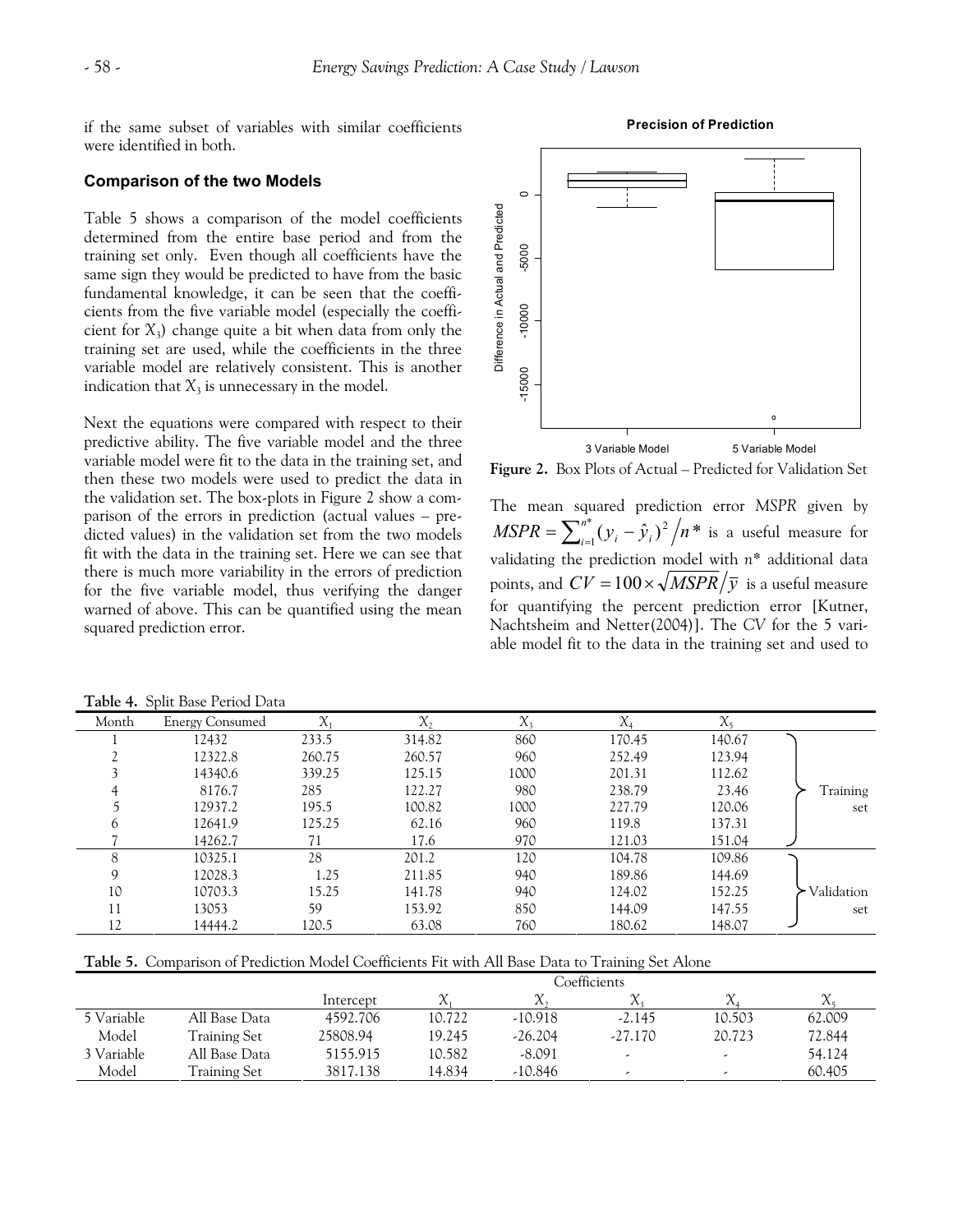predict the data in the validation set is 69.5% while the *CV* for the 3 variable model is only 10.6%. This reduction in prediction error can also be seen in Figure 3 which shows the data (points) for the training set, validation set and the months after improvements were made. The lines on the figure join the predicted values from each model. It can be seen that the predictions for both models are very close to the data in the training set that were used to estimate the model coefficients. However, the predictions for the 3 variable model are much closer to the data in the validation set than are the predictions in from the 5-variable model. The predictions from the 5 variable model appear to be too high in months 8 and 12 in the validation set as well as month 17 and over all in the period after improvements were made. This is due to the fact that these three observations have the lowest values for  $X_3$  in the data set. The coefficient for  $X_3$  in the 5-variable model, fit to the data in the training set, has a large negative coefficient, and thus high predictions resulted for those three data points where  $X_3$  was low.



**Figure 3.** Data in Training Set Prediction Set and After Improvements and Predictions from 3-Variable Model and 5-Variable Model Fit to the Data in the Training Set

Table 6 shows the actual energy consumption and predictions from the 3-variable model for the seven months after energy improvements had been implemented. The difference of actual and predicted is the estimated energy savings resulting from the improvements, and cumulative total is the savings predicted for the entire 7 month period. The estimated energy savings using this model are lower than the same predictions from the 5-variable model shown in Table 2.

|  |                          |  |  |  |  | Table 6: Actual Energy Consumption and Predictions   |
|--|--------------------------|--|--|--|--|------------------------------------------------------|
|  |                          |  |  |  |  | from the 3 Variable Model in the Period after Energy |
|  | Savings were Implemented |  |  |  |  |                                                      |

| $\epsilon$ and $\epsilon$ in $\epsilon$ in $\epsilon$ in $\epsilon$ in $\epsilon$ |          |           |                                                               |  |  |  |  |  |  |  |
|-----------------------------------------------------------------------------------|----------|-----------|---------------------------------------------------------------|--|--|--|--|--|--|--|
| Month                                                                             | Actual   | Predicted | <b>Predicted Savings</b>                                      |  |  |  |  |  |  |  |
| 13                                                                                | 15,230.8 | 14,857.7  | $-373.1$                                                      |  |  |  |  |  |  |  |
| 14                                                                                | 14,506.3 | 15,290.2  | 783.95                                                        |  |  |  |  |  |  |  |
| 15                                                                                | 13,751.1 | 15,434.4  | 1683.3                                                        |  |  |  |  |  |  |  |
| 16                                                                                | 13516.7  | 16,432.0  | 2915.2                                                        |  |  |  |  |  |  |  |
| 17                                                                                | 10,636.6 | 15,640.4  | 5003.8                                                        |  |  |  |  |  |  |  |
| 18                                                                                | 11,161.4 | 13,912.8  | 2751.4                                                        |  |  |  |  |  |  |  |
| 19                                                                                | 10,896.6 | 14,248.1  | 3351.5                                                        |  |  |  |  |  |  |  |
|                                                                                   |          |           | Cumulative energy savings predicted for $7$ -month period $=$ |  |  |  |  |  |  |  |
| 16,116.0.                                                                         |          |           |                                                               |  |  |  |  |  |  |  |

# **Discussion and Conclusions**

The conclusion of this study is that care must be taken when developing empirical prediction equations from data to prevent over fitting. Including variables in the equations just because the sign of their coefficient confirms basic fundamental knowledge may be a bad idea. If the coefficients for these variables are not statistically significant, including them in the prediction equations may actually increase the error of prediction as was illustrated in this case study. Splitting the data used to fit the model allows an analyst to fit the model with part of the data and test the model with the other half. This can help to get a more realistic estimate of the error of prediction. Prediction error estimated from the data used to fit the prediction equation will always be biased low.

After splitting the data in this study, the 3-variable model was found to be more appropriate because all of the coefficients in the model are statistically significant. Using the expanded 5-variable model fit to all the data in the base period (12 months), a cumulative energy savings of 18,103 units was predicted for months 13 to 19 after energy savings improvements had been implemented, and the error of prediction was thought to be 3.56% per month. But the predicted energy savings are probably a little too high and the estimate of the error of prediction is too optimistic. Using the 3-variable model fit to all data in the base period, the cumulative energy savings for months 13 to 19 was predicted to be 16,116 units and the error of prediction determined from the validation set (i.e., 10.6% per month) is probably a lot more realistic estimate. The comparison of the predictions for months 13 to 19 from the models fit to all the data in the base period is illustrated in Figure 4.

All the calculations described in this paper to fit the equations, make predictions from the equations and make plots were accomplished using the statistical com-